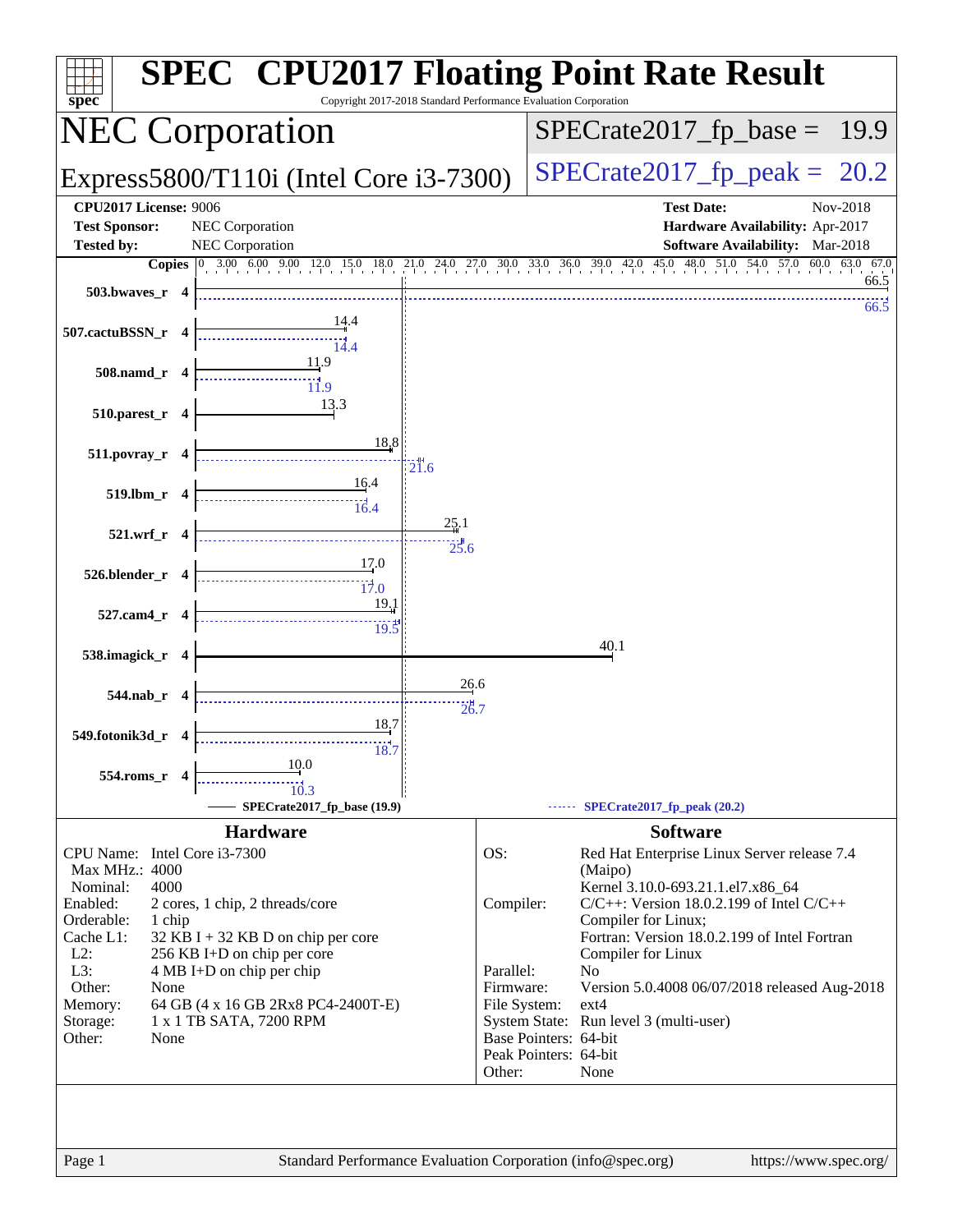| <b>SPEC CPU2017 Floating Point Rate Result</b><br>spec<br>Copyright 2017-2018 Standard Performance Evaluation Corporation |                |                        |       |                |             |                |       |                |                |              |                |              |                                        |              |
|---------------------------------------------------------------------------------------------------------------------------|----------------|------------------------|-------|----------------|-------------|----------------|-------|----------------|----------------|--------------|----------------|--------------|----------------------------------------|--------------|
| <b>NEC Corporation</b><br>$SPECrate2017_fp\_base =$<br>19.9                                                               |                |                        |       |                |             |                |       |                |                |              |                |              |                                        |              |
| $SPECrate2017_fp\_peak = 20.2$<br>Express5800/T110i (Intel Core i3-7300)                                                  |                |                        |       |                |             |                |       |                |                |              |                |              |                                        |              |
| <b>CPU2017 License: 9006</b><br><b>Test Date:</b><br>Nov-2018                                                             |                |                        |       |                |             |                |       |                |                |              |                |              |                                        |              |
| <b>Test Sponsor:</b>                                                                                                      |                | <b>NEC</b> Corporation |       |                |             |                |       |                |                |              |                |              | Hardware Availability: Apr-2017        |              |
| <b>Tested by:</b>                                                                                                         |                | <b>NEC Corporation</b> |       |                |             |                |       |                |                |              |                |              | <b>Software Availability:</b> Mar-2018 |              |
| <b>Results Table</b>                                                                                                      |                |                        |       |                |             |                |       |                |                |              |                |              |                                        |              |
|                                                                                                                           |                |                        |       | <b>Base</b>    |             |                |       |                |                |              | <b>Peak</b>    |              |                                        |              |
| <b>Benchmark</b>                                                                                                          | <b>Copies</b>  | <b>Seconds</b>         | Ratio | <b>Seconds</b> | Ratio       | <b>Seconds</b> | Ratio | <b>Copies</b>  | <b>Seconds</b> | <b>Ratio</b> | <b>Seconds</b> | <b>Ratio</b> | <b>Seconds</b>                         | <b>Ratio</b> |
| 503.bwaves_r                                                                                                              | $\overline{4}$ | 603                    | 66.5  | 603            | 66.5        | 603            | 66.5  | $\overline{4}$ | 603            | 66.5         | 603            | 66.5         | 603                                    | 66.5         |
| 507.cactuBSSN r                                                                                                           | 4              | 353                    | 14.3  | <b>351</b>     | 14.4        | 351            | 14.4  | $\overline{4}$ | 350            | 14.5         | 353            | 14.4         | 352                                    | <u>14.4</u>  |
| 508.namd_r                                                                                                                | $\overline{4}$ | 318                    | 11.9  | 321            | 11.8        | 321            | 11.9  | $\overline{4}$ | 319            | <b>11.9</b>  | 320            | 11.9         | 319                                    | 11.9         |
| 510.parest_r                                                                                                              | $\overline{4}$ | 790                    | 13.2  | 790            | 13.3        | 790            | 13.3  | $\overline{4}$ | 790            | 13.2         | 790            | 13.3         | 790                                    | 13.3         |
| 511.povray_r                                                                                                              | $\overline{4}$ | 501                    | 18.6  | 495            | 18.9        | 498            | 18.8  | $\overline{4}$ | 433            | 21.6         | 436            | 21.4         | 426                                    | 21.9         |
| 519.lbm r                                                                                                                 | $\overline{4}$ | 258                    | 16.4  | 258            | 16.4        | 257            | 16.4  | $\overline{4}$ | 257            | 16.4         | 257            | <b>16.4</b>  | 256                                    | 16.4         |
| $521$ .wrf r                                                                                                              | $\overline{4}$ | 357                    | 25.1  | 362            | 24.8        | 356            | 25.2  | $\overline{4}$ | 351            | 25.5         | 350            | 25.6         | 348                                    | 25.7         |
| 526.blender_r                                                                                                             | 4              | 358                    | 17.0  | 358            | 17.0        | 359            | 17.0  | $\overline{4}$ | 359            | 17.0         | 358            | <b>17.0</b>  | 358                                    | 17.0         |
| 527.cam4_r                                                                                                                | $\overline{4}$ | 372                    | 18.8  | 367            | 19.1        | 366            | 19.1  | $\overline{4}$ | 364            | 19.2         | 357            | 19.6         | 359                                    | 19.5         |
| 538.imagick_r                                                                                                             | 4              | 248                    | 40.1  | 248            | 40.1        | 248            | 40.0  | $\overline{4}$ | 248            | 40.1         | 248            | 40.1         | 248                                    | 40.0         |
| 544.nab_r                                                                                                                 | $\overline{4}$ | 253                    | 26.6  | 253            | 26.7        | 253            | 26.6  | $\overline{4}$ | 252            | 26.7         | 252            | 26.7         | 255                                    | 26.4         |
| 549.fotonik3d r                                                                                                           | $\overline{4}$ | 833                    | 18.7  | 837            | 18.6        | 833            | 18.7  | $\overline{4}$ | 834            | 18.7         | 833            | 18.7         | 834                                    | 18.7         |
| 554.roms r                                                                                                                | $\Delta$       | 638                    | 9.96  | 634            | <b>10.0</b> | 634            | 10.0  | $\overline{4}$ | 619            | 10.3         | 619            | <b>10.3</b>  | 617                                    | 10.3         |
| $SPECrate2017_fp\_base =$                                                                                                 |                |                        | 19.9  |                |             |                |       |                |                |              |                |              |                                        |              |
| $SPECrate2017_fp\_peak =$                                                                                                 |                |                        | 20.2  |                |             |                |       |                |                |              |                |              |                                        |              |
| Results appear in the order in which they were run. Bold underlined text indicates a median measurement.                  |                |                        |       |                |             |                |       |                |                |              |                |              |                                        |              |

#### **[Submit Notes](http://www.spec.org/auto/cpu2017/Docs/result-fields.html#SubmitNotes)**

 The taskset mechanism was used to bind copies to processors. The config file option 'submit' was used to generate taskset commands to bind each copy to a specific processor. For details, please see the config file.

### **[Operating System Notes](http://www.spec.org/auto/cpu2017/Docs/result-fields.html#OperatingSystemNotes)**

Stack size set to unlimited using "ulimit -s unlimited"

### **[General Notes](http://www.spec.org/auto/cpu2017/Docs/result-fields.html#GeneralNotes)**

Environment variables set by runcpu before the start of the run: LD\_LIBRARY\_PATH = "/home/cpu2017/lib/ia32:/home/cpu2017/lib/intel64:/home/cpu2017/je5.0.1-32:/home/cpu2017/je5.0.1-64"

 Binaries compiled on a system with 1x Intel Core i7-6700K CPU + 32GB RAM memory using Redhat Enterprise Linux 7.5 Transparent Huge Pages enabled by default Prior to runcpu invocation Filesystem page cache synced and cleared with: sync; echo 3 > /proc/sys/vm/drop\_caches

 Yes: The test sponsor attests, as of date of publication, that CVE-2017-5754 (Meltdown) is mitigated in the system as tested and documented. Yes: The test sponsor attests, as of date of publication, that CVE-2017-5753 (Spectre variant 1)

**(Continued on next page)**

| Page 2 | Standard Performance Evaluation Corporation (info@spec.org) | https://www.spec.org/ |
|--------|-------------------------------------------------------------|-----------------------|
|--------|-------------------------------------------------------------|-----------------------|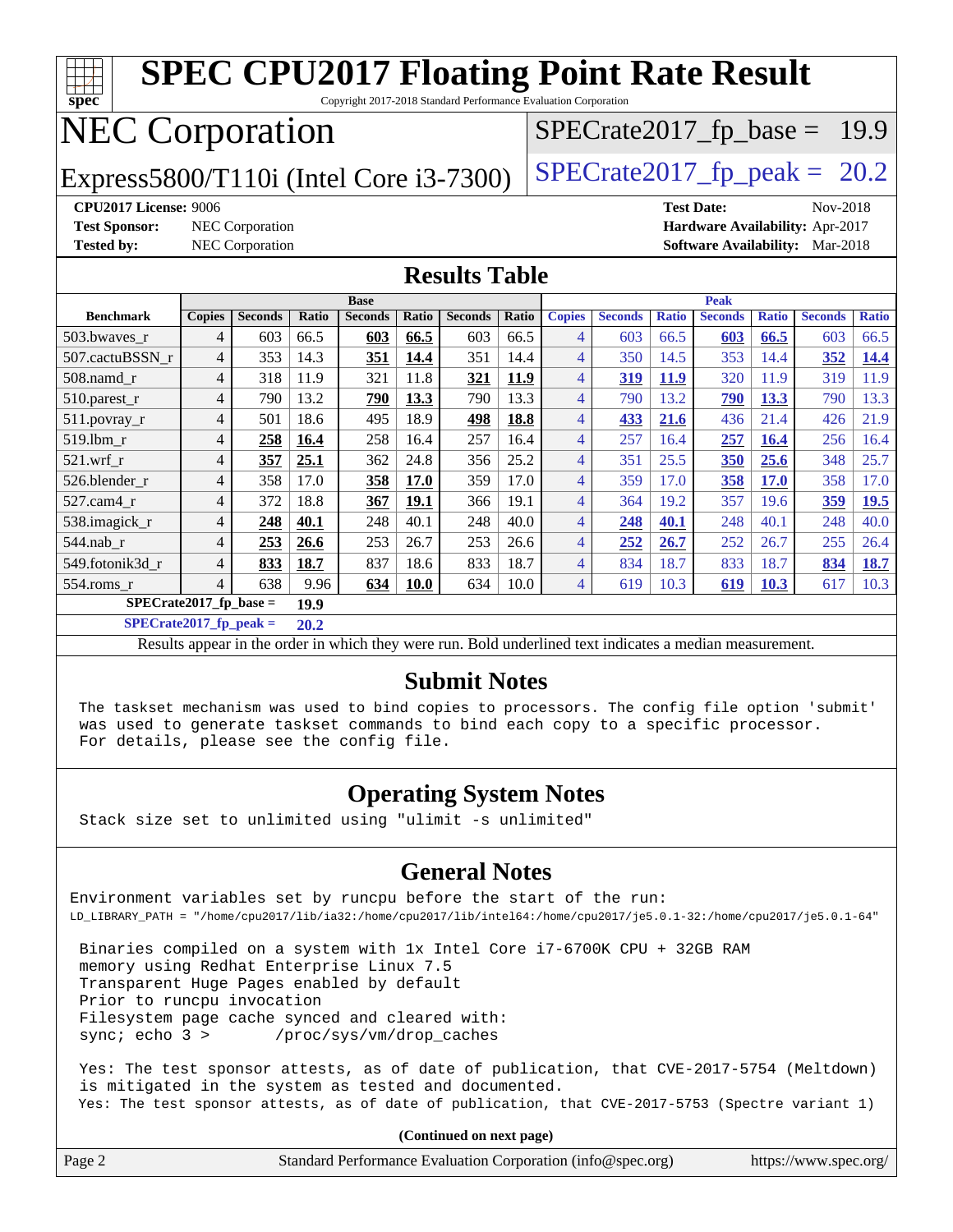| spec                                                                                                                                                                                                                                                                                                                                                                                                                                                                                                                                                                                                                                                                                                                                                                                                             | Copyright 2017-2018 Standard Performance Evaluation Corporation                                                                                                                                       | <b>SPEC CPU2017 Floating Point Rate Result</b> |                                                                                       |
|------------------------------------------------------------------------------------------------------------------------------------------------------------------------------------------------------------------------------------------------------------------------------------------------------------------------------------------------------------------------------------------------------------------------------------------------------------------------------------------------------------------------------------------------------------------------------------------------------------------------------------------------------------------------------------------------------------------------------------------------------------------------------------------------------------------|-------------------------------------------------------------------------------------------------------------------------------------------------------------------------------------------------------|------------------------------------------------|---------------------------------------------------------------------------------------|
| <b>NEC Corporation</b>                                                                                                                                                                                                                                                                                                                                                                                                                                                                                                                                                                                                                                                                                                                                                                                           |                                                                                                                                                                                                       | $SPECrate2017_fp\_base = 19.9$                 |                                                                                       |
| Express5800/T110i (Intel Core i3-7300)                                                                                                                                                                                                                                                                                                                                                                                                                                                                                                                                                                                                                                                                                                                                                                           |                                                                                                                                                                                                       | $SPECrate2017_fp\_peak = 20.2$                 |                                                                                       |
| CPU2017 License: 9006<br><b>Test Sponsor:</b><br>NEC Corporation<br><b>Tested by:</b><br>NEC Corporation                                                                                                                                                                                                                                                                                                                                                                                                                                                                                                                                                                                                                                                                                                         |                                                                                                                                                                                                       | <b>Test Date:</b>                              | Nov-2018<br>Hardware Availability: Apr-2017<br><b>Software Availability:</b> Mar-2018 |
|                                                                                                                                                                                                                                                                                                                                                                                                                                                                                                                                                                                                                                                                                                                                                                                                                  | <b>General Notes (Continued)</b>                                                                                                                                                                      |                                                |                                                                                       |
| is mitigated in the system as tested and documented.<br>Yes: The test sponsor attests, as of date of publication, that CVE-2017-5715 (Spectre variant 2)<br>is mitigated in the system as tested and documented.                                                                                                                                                                                                                                                                                                                                                                                                                                                                                                                                                                                                 |                                                                                                                                                                                                       |                                                |                                                                                       |
|                                                                                                                                                                                                                                                                                                                                                                                                                                                                                                                                                                                                                                                                                                                                                                                                                  | <b>Platform Notes</b>                                                                                                                                                                                 |                                                |                                                                                       |
| BIOS Settings:<br>Power Management Policy: Custom<br>Energy Performance: Performance<br>DCU Streamer Prefetcher: Disabled<br>Sysinfo program /home/cpu2017/bin/sysinfo<br>Rev: r5974 of 2018-05-19 9bcde8f2999c33d61f64985e45859ea9<br>running on t110i Wed Nov 21 21:03:18 2018<br>SUT (System Under Test) info as seen by some common utilities.<br>For more information on this section, see<br>https://www.spec.org/cpu2017/Docs/config.html#sysinfo<br>From /proc/cpuinfo<br>model name : Intel(R) Core(TM) i3-7300 CPU @ 4.00GHz<br>"physical id"s (chips)<br>1<br>4 "processors"<br>cores, siblings (Caution: counting these is hw and system dependent. The following<br>excerpts from /proc/cpuinfo might not be reliable. Use with caution.)<br>cpu cores : 2<br>siblings : 4<br>physical 0: cores 0 1 |                                                                                                                                                                                                       |                                                |                                                                                       |
| From 1scpu:<br>Architecture:<br>$CPU$ op-mode( $s$ ):<br>Byte Order:<br>CPU(s):<br>On-line CPU(s) list:<br>Thread(s) per core:<br>Core(s) per socket:<br>Socket(s):<br>NUMA $node(s):$<br>Vendor ID:<br>CPU family:<br>Model:<br>Model name:<br>Stepping:<br>CPU MHz:<br>$CPU$ max $MHz:$                                                                                                                                                                                                                                                                                                                                                                                                                                                                                                                        | x86 64<br>$32$ -bit, $64$ -bit<br>Little Endian<br>4<br>$0 - 3$<br>2<br>2<br>1<br>$\mathbf{1}$<br>GenuineIntel<br>6<br>158<br>$Intel(R) Core(TM) i3-7300 CPU @ 4.00GHz$<br>9<br>3934.687<br>4000.0000 |                                                |                                                                                       |
|                                                                                                                                                                                                                                                                                                                                                                                                                                                                                                                                                                                                                                                                                                                                                                                                                  | (Continued on next page)                                                                                                                                                                              |                                                |                                                                                       |
| Page 3                                                                                                                                                                                                                                                                                                                                                                                                                                                                                                                                                                                                                                                                                                                                                                                                           | Standard Performance Evaluation Corporation (info@spec.org)                                                                                                                                           |                                                | https://www.spec.org/                                                                 |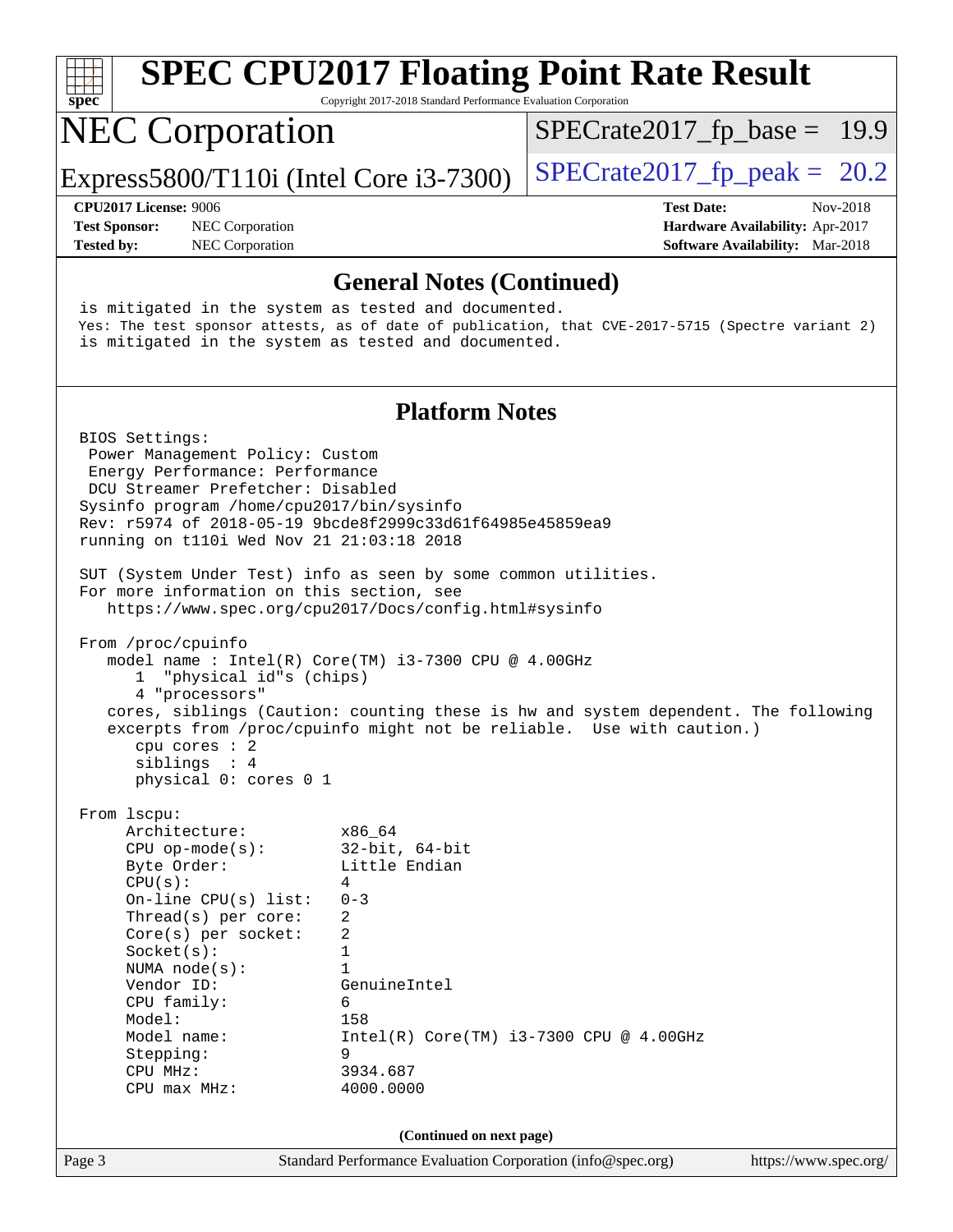| <b>SPEC CPU2017 Floating Point Rate Result</b><br>Copyright 2017-2018 Standard Performance Evaluation Corporation                                                                                                                                                                                                                                                                                                                                                                                                                                                                                                                                                                                                                                                                                 |
|---------------------------------------------------------------------------------------------------------------------------------------------------------------------------------------------------------------------------------------------------------------------------------------------------------------------------------------------------------------------------------------------------------------------------------------------------------------------------------------------------------------------------------------------------------------------------------------------------------------------------------------------------------------------------------------------------------------------------------------------------------------------------------------------------|
| $SPECrate2017_fp\_base = 19.9$                                                                                                                                                                                                                                                                                                                                                                                                                                                                                                                                                                                                                                                                                                                                                                    |
| $SPECrate2017_fp\_peak = 20.2$                                                                                                                                                                                                                                                                                                                                                                                                                                                                                                                                                                                                                                                                                                                                                                    |
| <b>Test Date:</b><br>Nov-2018<br>Hardware Availability: Apr-2017<br><b>Software Availability:</b> Mar-2018                                                                                                                                                                                                                                                                                                                                                                                                                                                                                                                                                                                                                                                                                        |
| <b>Platform Notes (Continued)</b>                                                                                                                                                                                                                                                                                                                                                                                                                                                                                                                                                                                                                                                                                                                                                                 |
| fpu vme de pse tsc msr pae mce cx8 apic sep mtrr pge mca cmov<br>pat pse36 clflush dts acpi mmx fxsr sse sse2 ss ht tm pbe syscall nx pdpelgb rdtscp<br>lm constant_tsc art arch_perfmon pebs bts rep_good nopl xtopology nonstop_tsc<br>aperfmperf eagerfpu pni pclmulqdq dtes64 monitor ds_cpl vmx est tm2 ssse3 fma cx16<br>xtpr pdcm pcid sse4_1 sse4_2 x2apic movbe popcnt tsc_deadline_timer aes xsave avx<br>f16c rdrand lahf_lm abm 3dnowprefetch epb invpcid_single intel_pt spec_ctrl<br>ibpb_support tpr_shadow vnmi flexpriority ept vpid fsgsbase tsc_adjust bmil avx2<br>smep bmi2 erms invpcid mpx rdseed adx smap clflushopt xsaveopt xsavec xgetbv1 dtherm<br>arat pln pts hwp hwp_notify hwp_act_window hwp_epp<br>WARNING: a numactl 'node' might or might not correspond to a |
|                                                                                                                                                                                                                                                                                                                                                                                                                                                                                                                                                                                                                                                                                                                                                                                                   |
| PRETTY_NAME="Red Hat Enterprise Linux Server 7.4 (Maipo)"<br>redhat-release: Red Hat Enterprise Linux Server release 7.4 (Maipo)<br>(Continued on next page)                                                                                                                                                                                                                                                                                                                                                                                                                                                                                                                                                                                                                                      |
|                                                                                                                                                                                                                                                                                                                                                                                                                                                                                                                                                                                                                                                                                                                                                                                                   |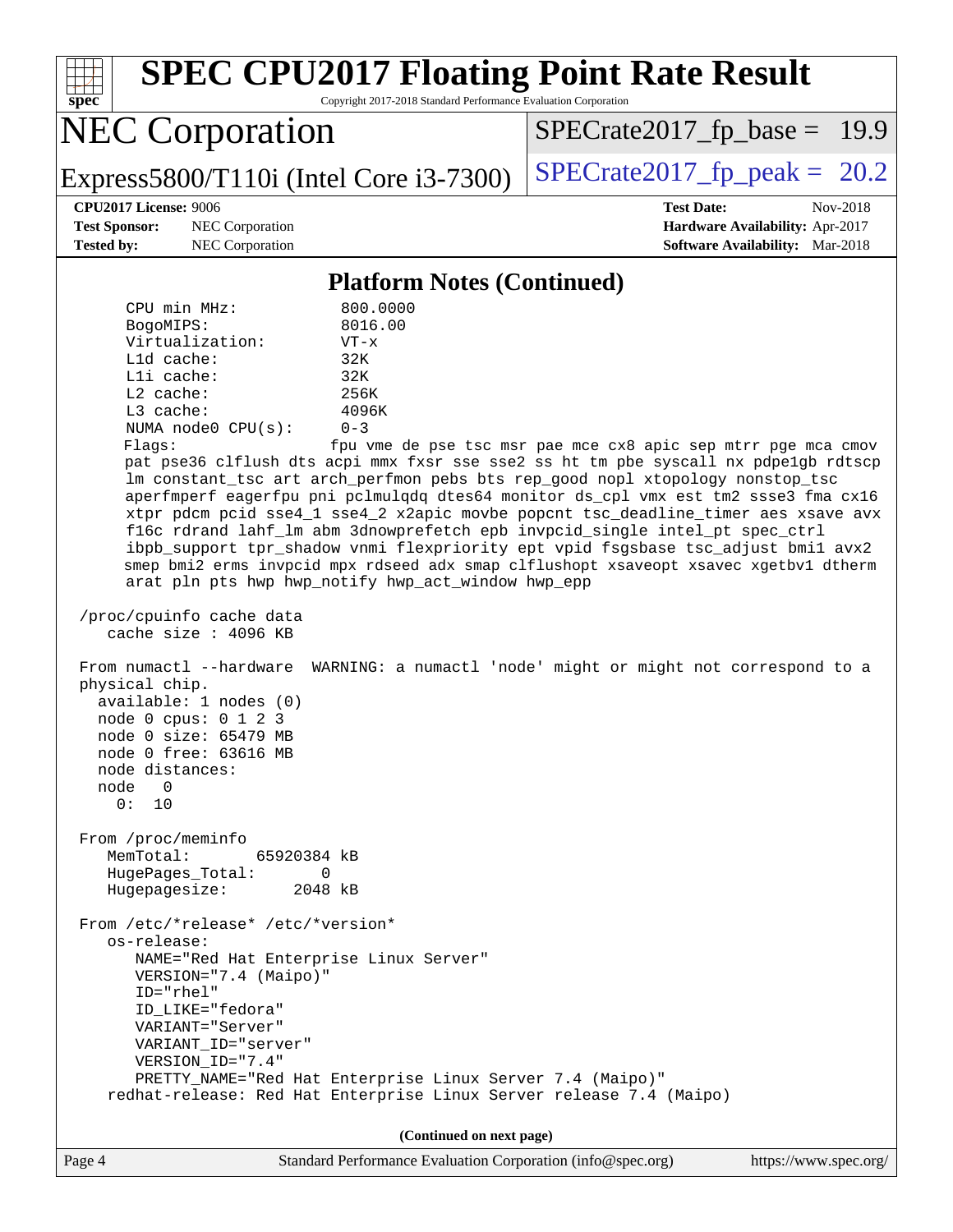| <b>SPEC CPU2017 Floating Point Rate Result</b><br>$spec*$<br>Copyright 2017-2018 Standard Performance Evaluation Corporation                                                                                                                                                                                                                                                                                   |                                                                                                            |
|----------------------------------------------------------------------------------------------------------------------------------------------------------------------------------------------------------------------------------------------------------------------------------------------------------------------------------------------------------------------------------------------------------------|------------------------------------------------------------------------------------------------------------|
| <b>NEC Corporation</b>                                                                                                                                                                                                                                                                                                                                                                                         | $SPECrate2017_fp\_base = 19.9$                                                                             |
| Express5800/T110i (Intel Core $i3-7300$ )                                                                                                                                                                                                                                                                                                                                                                      | $SPECTate2017$ _fp_peak = 20.2                                                                             |
| <b>CPU2017 License: 9006</b><br><b>Test Sponsor:</b><br>NEC Corporation<br><b>Tested by:</b><br>NEC Corporation                                                                                                                                                                                                                                                                                                | <b>Test Date:</b><br>Nov-2018<br>Hardware Availability: Apr-2017<br><b>Software Availability:</b> Mar-2018 |
| <b>Platform Notes (Continued)</b>                                                                                                                                                                                                                                                                                                                                                                              |                                                                                                            |
| system-release: Red Hat Enterprise Linux Server release 7.4 (Maipo)<br>system-release-cpe: cpe:/o:redhat:enterprise_linux:7.4:ga:server                                                                                                                                                                                                                                                                        |                                                                                                            |
| uname $-a$ :<br>Linux t110i 3.10.0-693.21.1.el7.x86_64 #1 SMP Fri Feb 23 18:54:16 UTC 2018 x86_64<br>x86_64 x86_64 GNU/Linux                                                                                                                                                                                                                                                                                   |                                                                                                            |
| Kernel self-reported vulnerability status:                                                                                                                                                                                                                                                                                                                                                                     |                                                                                                            |
| CVE-2017-5754 (Meltdown):<br>Mitigation: PTI<br>CVE-2017-5753 (Spectre variant 1): Mitigation: Load fences<br>CVE-2017-5715 (Spectre variant 2): Mitigation: IBRS (kernel)                                                                                                                                                                                                                                     |                                                                                                            |
| run-level 3 Nov 21 20:57                                                                                                                                                                                                                                                                                                                                                                                       |                                                                                                            |
| SPEC is set to: /home/cpu2017<br>Filesystem<br>Type Size Used Avail Use% Mounted on<br>/dev/sda3<br>ext4 909G 119G 744G 14% /                                                                                                                                                                                                                                                                                  |                                                                                                            |
| Additional information from dmidecode follows. WARNING: Use caution when you interpret<br>this section. The 'dmidecode' program reads system data which is "intended to allow<br>hardware to be accurately determined", but the intent may not be met, as there are<br>frequent changes to hardware, firmware, and the "DMTF SMBIOS" standard.<br>BIOS American Megatrends Inc. 5.0.4008 06/07/2018<br>Memory: |                                                                                                            |
| 4x Micron 18ASF2G72AZ-2G3B1 16 GB 2 rank 2400                                                                                                                                                                                                                                                                                                                                                                  |                                                                                                            |
| (End of data from sysinfo program)                                                                                                                                                                                                                                                                                                                                                                             |                                                                                                            |
| <b>Compiler Version Notes</b>                                                                                                                                                                                                                                                                                                                                                                                  |                                                                                                            |
| 519.1bm_r(base) 538.imagick_r(base, peak) 544.nab_r(base, peak)<br>CC                                                                                                                                                                                                                                                                                                                                          |                                                                                                            |
| icc (ICC) 18.0.2 20180210<br>Copyright (C) 1985-2018 Intel Corporation. All rights reserved.                                                                                                                                                                                                                                                                                                                   |                                                                                                            |

============================================================================== CC 519.lbm\_r(peak)

----------------------------------------------------------------------------- icc (ICC) 18.0.2 20180210 Copyright (C) 1985-2018 Intel Corporation. All rights reserved.

------------------------------------------------------------------------------

==============================================================================

**(Continued on next page)**

Page 5 Standard Performance Evaluation Corporation [\(info@spec.org\)](mailto:info@spec.org) <https://www.spec.org/>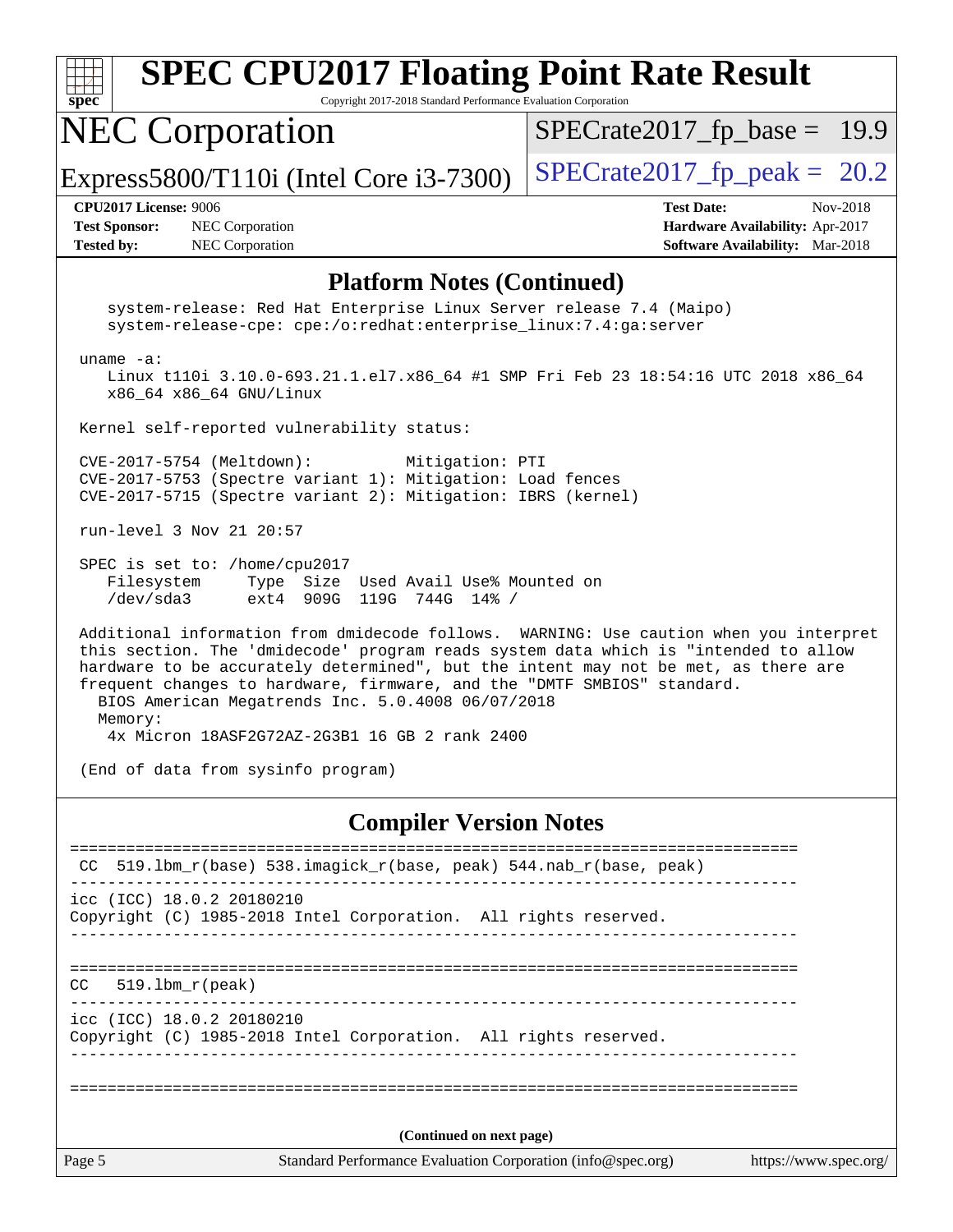| $spec^*$                                                                  | <b>SPEC CPU2017 Floating Point Rate Result</b>                                                                                                                                                | Copyright 2017-2018 Standard Performance Evaluation Corporation |                                                             |                   |                                                                    |          |
|---------------------------------------------------------------------------|-----------------------------------------------------------------------------------------------------------------------------------------------------------------------------------------------|-----------------------------------------------------------------|-------------------------------------------------------------|-------------------|--------------------------------------------------------------------|----------|
|                                                                           | <b>NEC Corporation</b>                                                                                                                                                                        |                                                                 | $SPECrate2017_fp\_base =$                                   |                   |                                                                    | 19.9     |
|                                                                           | Express5800/T110i (Intel Core i3-7300)                                                                                                                                                        |                                                                 | $SPECrate2017_fp\_peak = 20.2$                              |                   |                                                                    |          |
| <b>CPU2017 License: 9006</b><br><b>Test Sponsor:</b><br><b>Tested by:</b> | <b>NEC</b> Corporation<br>NEC Corporation                                                                                                                                                     |                                                                 |                                                             | <b>Test Date:</b> | Hardware Availability: Apr-2017<br>Software Availability: Mar-2018 | Nov-2018 |
|                                                                           |                                                                                                                                                                                               |                                                                 | <b>Compiler Version Notes (Continued)</b>                   |                   |                                                                    |          |
|                                                                           | CXXC 508.namd_r(base) 510.parest_r(base, peak)                                                                                                                                                |                                                                 |                                                             |                   |                                                                    |          |
|                                                                           | icpc (ICC) 18.0.2 20180210<br>Copyright (C) 1985-2018 Intel Corporation. All rights reserved.                                                                                                 |                                                                 |                                                             |                   |                                                                    |          |
| $CXXC 508.namd_r (peak)$                                                  |                                                                                                                                                                                               |                                                                 |                                                             |                   |                                                                    |          |
|                                                                           | icpc (ICC) 18.0.2 20180210<br>Copyright (C) 1985-2018 Intel Corporation. All rights reserved.                                                                                                 |                                                                 |                                                             |                   |                                                                    |          |
|                                                                           | 511.povray_r(base) 526.blender_r(base, peak)                                                                                                                                                  |                                                                 |                                                             |                   |                                                                    |          |
|                                                                           | icpc (ICC) 18.0.2 20180210<br>Copyright (C) 1985-2018 Intel Corporation. All rights reserved.<br>icc (ICC) 18.0.2 20180210<br>Copyright (C) 1985-2018 Intel Corporation. All rights reserved. |                                                                 |                                                             |                   |                                                                    |          |
| CC.                                                                       | $511. povray_r (peak)$                                                                                                                                                                        |                                                                 |                                                             |                   |                                                                    |          |
|                                                                           | icpc (ICC) 18.0.2 20180210<br>Copyright (C) 1985-2018 Intel Corporation. All rights reserved.<br>icc (ICC) 18.0.2 20180210<br>Copyright (C) 1985-2018 Intel Corporation. All rights reserved. |                                                                 |                                                             |                   |                                                                    |          |
|                                                                           | FC 507.cactuBSSN_r(base, peak)                                                                                                                                                                |                                                                 |                                                             |                   |                                                                    |          |
|                                                                           | icpc (ICC) 18.0.2 20180210<br>Copyright (C) 1985-2018 Intel Corporation. All rights reserved.<br>icc (ICC) 18.0.2 20180210                                                                    |                                                                 |                                                             |                   |                                                                    |          |
|                                                                           | Copyright (C) 1985-2018 Intel Corporation. All rights reserved.<br>ifort (IFORT) 18.0.2 20180210<br>Copyright (C) 1985-2018 Intel Corporation. All rights reserved.                           |                                                                 |                                                             |                   |                                                                    |          |
|                                                                           | FC 503.bwaves_r(base, peak) 549.fotonik3d_r(base, peak) 554.roms_r(base)                                                                                                                      |                                                                 |                                                             |                   |                                                                    |          |
|                                                                           | ifort (IFORT) 18.0.2 20180210<br>Copyright (C) 1985-2018 Intel Corporation. All rights reserved.                                                                                              |                                                                 |                                                             |                   |                                                                    |          |
|                                                                           |                                                                                                                                                                                               | (Continued on next page)                                        |                                                             |                   |                                                                    |          |
| Page 6                                                                    |                                                                                                                                                                                               |                                                                 | Standard Performance Evaluation Corporation (info@spec.org) |                   | https://www.spec.org/                                              |          |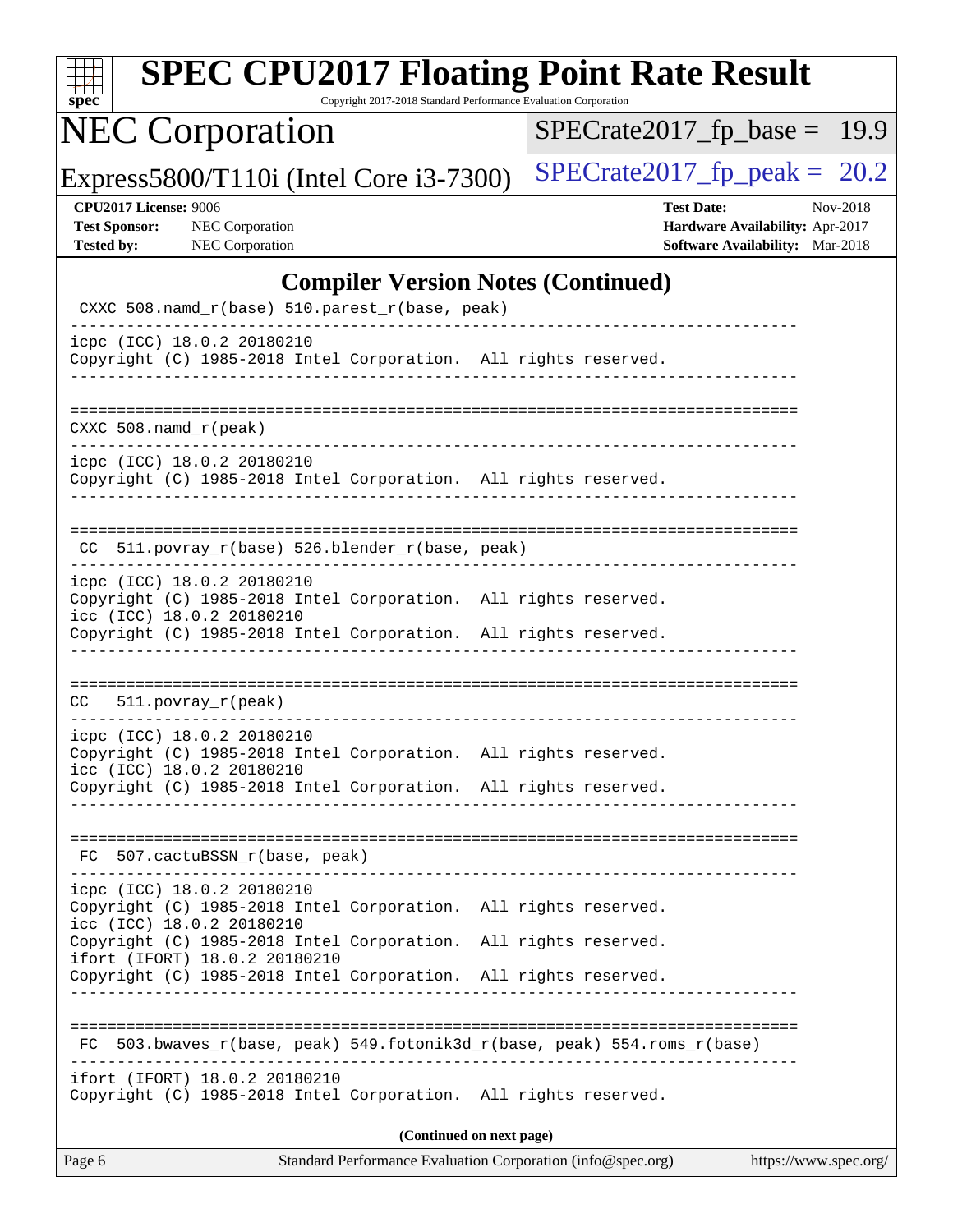| <b>SPEC CPU2017 Floating Point Rate Result</b><br>Copyright 2017-2018 Standard Performance Evaluation Corporation<br>$spec^*$ |                                                                                                     |
|-------------------------------------------------------------------------------------------------------------------------------|-----------------------------------------------------------------------------------------------------|
| <b>NEC Corporation</b>                                                                                                        | $SPECrate2017_fp\_base = 19.9$                                                                      |
| Express5800/T110i (Intel Core $i3-7300$ )                                                                                     | $SPECrate2017_fp\_peak = 20.2$                                                                      |
| <b>CPU2017 License: 9006</b><br><b>Test Sponsor:</b><br><b>NEC</b> Corporation<br>NEC Corporation<br><b>Tested by:</b>        | <b>Test Date:</b><br>Nov-2018<br>Hardware Availability: Apr-2017<br>Software Availability: Mar-2018 |
| <b>Compiler Version Notes (Continued)</b>                                                                                     |                                                                                                     |
|                                                                                                                               |                                                                                                     |
| $554.rows_r (peak)$<br>FC.<br>ifort (IFORT) 18.0.2 20180210                                                                   |                                                                                                     |
| Copyright (C) 1985-2018 Intel Corporation. All rights reserved.                                                               |                                                                                                     |
| $CC$ 521.wrf_r(base) 527.cam4_r(base)                                                                                         |                                                                                                     |
| ifort (IFORT) 18.0.2 20180210<br>Copyright (C) 1985-2018 Intel Corporation. All rights reserved.<br>icc (ICC) 18.0.2 20180210 |                                                                                                     |
| Copyright (C) 1985-2018 Intel Corporation. All rights reserved.                                                               |                                                                                                     |
| $521.wrf_r(peak)$ 527.cam4_r(peak)<br>CC.                                                                                     |                                                                                                     |
| ifort (IFORT) 18.0.2 20180210<br>Copyright (C) 1985-2018 Intel Corporation. All rights reserved.                              |                                                                                                     |
| icc (ICC) 18.0.2 20180210<br>Copyright (C) 1985-2018 Intel Corporation. All rights reserved.                                  |                                                                                                     |
|                                                                                                                               |                                                                                                     |
| <b>Base Compiler Invocation</b><br>C benchmarks:<br>$\text{icc}$ -m64 -std=c11                                                |                                                                                                     |
| $C_{++}$ benchmarks:<br>icpc -m64                                                                                             |                                                                                                     |
| Fortran benchmarks:<br>ifort -m64                                                                                             |                                                                                                     |
| Benchmarks using both Fortran and C:                                                                                          |                                                                                                     |

[ifort -m64](http://www.spec.org/cpu2017/results/res2018q4/cpu2017-20181126-09851.flags.html#user_CC_FCbase_intel_ifort_64bit_24f2bb282fbaeffd6157abe4f878425411749daecae9a33200eee2bee2fe76f3b89351d69a8130dd5949958ce389cf37ff59a95e7a40d588e8d3a57e0c3fd751) [icc -m64 -std=c11](http://www.spec.org/cpu2017/results/res2018q4/cpu2017-20181126-09851.flags.html#user_CC_FCbase_intel_icc_64bit_c11_33ee0cdaae7deeeab2a9725423ba97205ce30f63b9926c2519791662299b76a0318f32ddfffdc46587804de3178b4f9328c46fa7c2b0cd779d7a61945c91cd35) [Benchmarks using both C and C++](http://www.spec.org/auto/cpu2017/Docs/result-fields.html#BenchmarksusingbothCandCXX):

[icpc -m64](http://www.spec.org/cpu2017/results/res2018q4/cpu2017-20181126-09851.flags.html#user_CC_CXXbase_intel_icpc_64bit_4ecb2543ae3f1412ef961e0650ca070fec7b7afdcd6ed48761b84423119d1bf6bdf5cad15b44d48e7256388bc77273b966e5eb805aefd121eb22e9299b2ec9d9) [icc -m64 -std=c11](http://www.spec.org/cpu2017/results/res2018q4/cpu2017-20181126-09851.flags.html#user_CC_CXXbase_intel_icc_64bit_c11_33ee0cdaae7deeeab2a9725423ba97205ce30f63b9926c2519791662299b76a0318f32ddfffdc46587804de3178b4f9328c46fa7c2b0cd779d7a61945c91cd35)

[Benchmarks using Fortran, C, and C++:](http://www.spec.org/auto/cpu2017/Docs/result-fields.html#BenchmarksusingFortranCandCXX) [icpc -m64](http://www.spec.org/cpu2017/results/res2018q4/cpu2017-20181126-09851.flags.html#user_CC_CXX_FCbase_intel_icpc_64bit_4ecb2543ae3f1412ef961e0650ca070fec7b7afdcd6ed48761b84423119d1bf6bdf5cad15b44d48e7256388bc77273b966e5eb805aefd121eb22e9299b2ec9d9) [icc -m64 -std=c11](http://www.spec.org/cpu2017/results/res2018q4/cpu2017-20181126-09851.flags.html#user_CC_CXX_FCbase_intel_icc_64bit_c11_33ee0cdaae7deeeab2a9725423ba97205ce30f63b9926c2519791662299b76a0318f32ddfffdc46587804de3178b4f9328c46fa7c2b0cd779d7a61945c91cd35) [ifort -m64](http://www.spec.org/cpu2017/results/res2018q4/cpu2017-20181126-09851.flags.html#user_CC_CXX_FCbase_intel_ifort_64bit_24f2bb282fbaeffd6157abe4f878425411749daecae9a33200eee2bee2fe76f3b89351d69a8130dd5949958ce389cf37ff59a95e7a40d588e8d3a57e0c3fd751)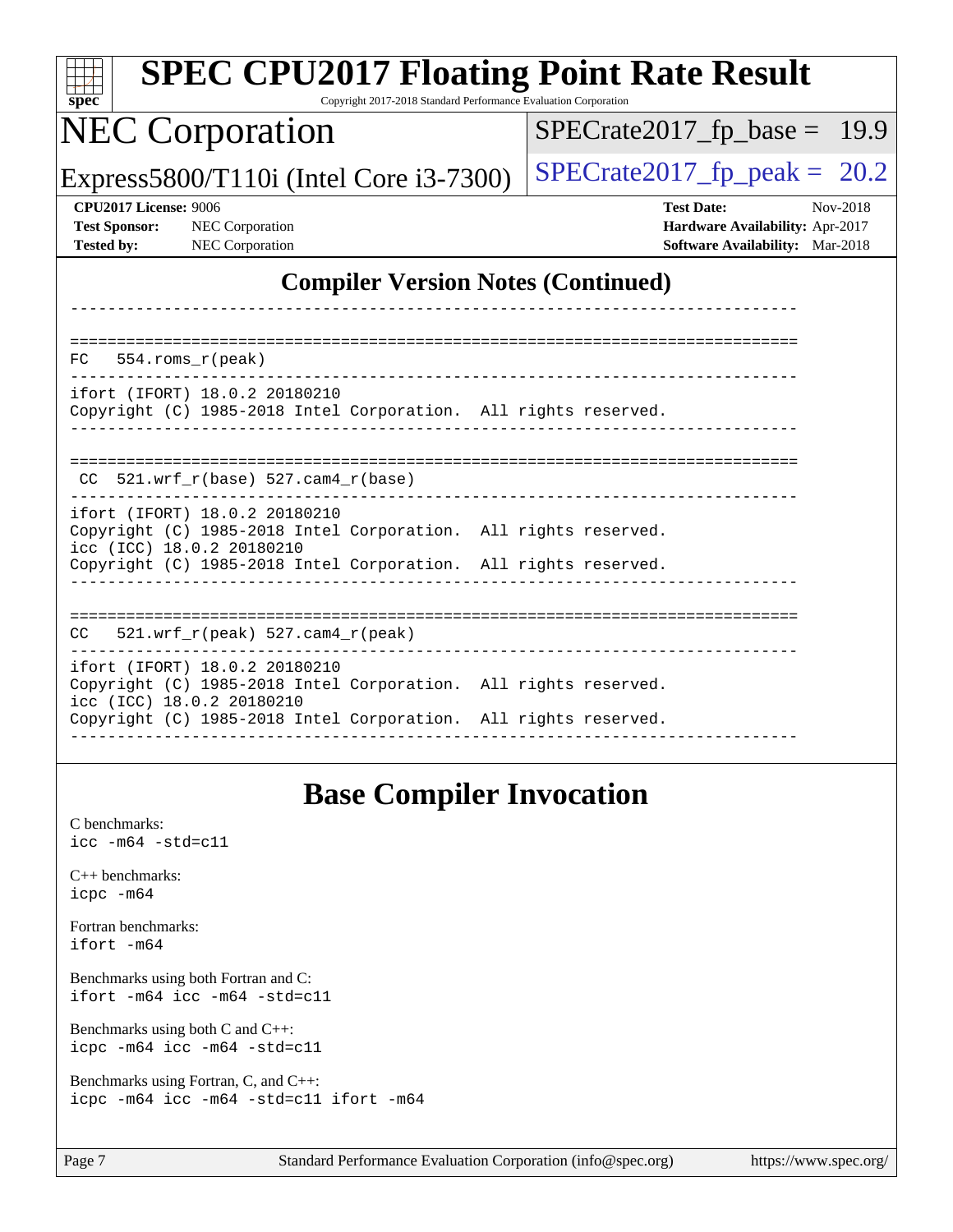

|  |  |  |                                                        | -xCORE-AVX2 -ipo -03 -no-prec-div -qopt-prefetch -ffinite-math-only |
|--|--|--|--------------------------------------------------------|---------------------------------------------------------------------|
|  |  |  | -qopt-mem-layout-trans=3 -auto -nostandard-realloc-lhs |                                                                     |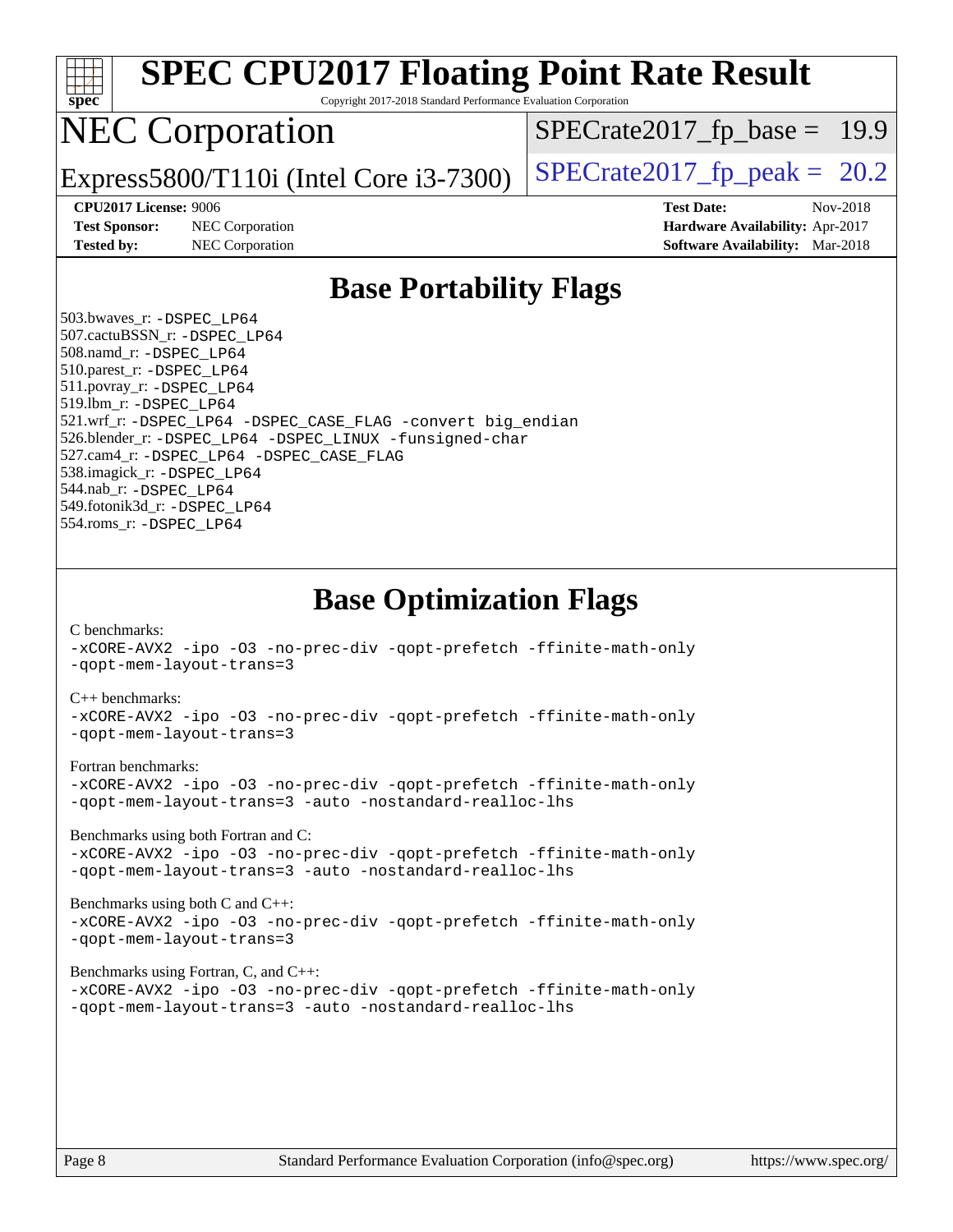| spe<br>U |  |  |  |  |  |  |
|----------|--|--|--|--|--|--|

# **[SPEC CPU2017 Floating Point Rate Result](http://www.spec.org/auto/cpu2017/Docs/result-fields.html#SPECCPU2017FloatingPointRateResult)**

Copyright 2017-2018 Standard Performance Evaluation Corporation

## NEC Corporation

 $SPECTate2017_fp\_base = 19.9$ 

Express5800/T110i (Intel Core i3-7300) [SPECrate2017\\_fp\\_peak =](http://www.spec.org/auto/cpu2017/Docs/result-fields.html#SPECrate2017fppeak)  $20.2$ 

**[Tested by:](http://www.spec.org/auto/cpu2017/Docs/result-fields.html#Testedby)** NEC Corporation **[Software Availability:](http://www.spec.org/auto/cpu2017/Docs/result-fields.html#SoftwareAvailability)** Mar-2018

**[CPU2017 License:](http://www.spec.org/auto/cpu2017/Docs/result-fields.html#CPU2017License)** 9006 **[Test Date:](http://www.spec.org/auto/cpu2017/Docs/result-fields.html#TestDate)** Nov-2018 **[Test Sponsor:](http://www.spec.org/auto/cpu2017/Docs/result-fields.html#TestSponsor)** NEC Corporation **[Hardware Availability:](http://www.spec.org/auto/cpu2017/Docs/result-fields.html#HardwareAvailability)** Apr-2017

## **[Peak Compiler Invocation](http://www.spec.org/auto/cpu2017/Docs/result-fields.html#PeakCompilerInvocation)**

[C benchmarks:](http://www.spec.org/auto/cpu2017/Docs/result-fields.html#Cbenchmarks) [icc -m64 -std=c11](http://www.spec.org/cpu2017/results/res2018q4/cpu2017-20181126-09851.flags.html#user_CCpeak_intel_icc_64bit_c11_33ee0cdaae7deeeab2a9725423ba97205ce30f63b9926c2519791662299b76a0318f32ddfffdc46587804de3178b4f9328c46fa7c2b0cd779d7a61945c91cd35)

[C++ benchmarks:](http://www.spec.org/auto/cpu2017/Docs/result-fields.html#CXXbenchmarks) [icpc -m64](http://www.spec.org/cpu2017/results/res2018q4/cpu2017-20181126-09851.flags.html#user_CXXpeak_intel_icpc_64bit_4ecb2543ae3f1412ef961e0650ca070fec7b7afdcd6ed48761b84423119d1bf6bdf5cad15b44d48e7256388bc77273b966e5eb805aefd121eb22e9299b2ec9d9)

[Fortran benchmarks](http://www.spec.org/auto/cpu2017/Docs/result-fields.html#Fortranbenchmarks): [ifort -m64](http://www.spec.org/cpu2017/results/res2018q4/cpu2017-20181126-09851.flags.html#user_FCpeak_intel_ifort_64bit_24f2bb282fbaeffd6157abe4f878425411749daecae9a33200eee2bee2fe76f3b89351d69a8130dd5949958ce389cf37ff59a95e7a40d588e8d3a57e0c3fd751)

[Benchmarks using both Fortran and C:](http://www.spec.org/auto/cpu2017/Docs/result-fields.html#BenchmarksusingbothFortranandC) [ifort -m64](http://www.spec.org/cpu2017/results/res2018q4/cpu2017-20181126-09851.flags.html#user_CC_FCpeak_intel_ifort_64bit_24f2bb282fbaeffd6157abe4f878425411749daecae9a33200eee2bee2fe76f3b89351d69a8130dd5949958ce389cf37ff59a95e7a40d588e8d3a57e0c3fd751) [icc -m64 -std=c11](http://www.spec.org/cpu2017/results/res2018q4/cpu2017-20181126-09851.flags.html#user_CC_FCpeak_intel_icc_64bit_c11_33ee0cdaae7deeeab2a9725423ba97205ce30f63b9926c2519791662299b76a0318f32ddfffdc46587804de3178b4f9328c46fa7c2b0cd779d7a61945c91cd35)

[Benchmarks using both C and C++](http://www.spec.org/auto/cpu2017/Docs/result-fields.html#BenchmarksusingbothCandCXX): [icpc -m64](http://www.spec.org/cpu2017/results/res2018q4/cpu2017-20181126-09851.flags.html#user_CC_CXXpeak_intel_icpc_64bit_4ecb2543ae3f1412ef961e0650ca070fec7b7afdcd6ed48761b84423119d1bf6bdf5cad15b44d48e7256388bc77273b966e5eb805aefd121eb22e9299b2ec9d9) [icc -m64 -std=c11](http://www.spec.org/cpu2017/results/res2018q4/cpu2017-20181126-09851.flags.html#user_CC_CXXpeak_intel_icc_64bit_c11_33ee0cdaae7deeeab2a9725423ba97205ce30f63b9926c2519791662299b76a0318f32ddfffdc46587804de3178b4f9328c46fa7c2b0cd779d7a61945c91cd35)

[Benchmarks using Fortran, C, and C++:](http://www.spec.org/auto/cpu2017/Docs/result-fields.html#BenchmarksusingFortranCandCXX) [icpc -m64](http://www.spec.org/cpu2017/results/res2018q4/cpu2017-20181126-09851.flags.html#user_CC_CXX_FCpeak_intel_icpc_64bit_4ecb2543ae3f1412ef961e0650ca070fec7b7afdcd6ed48761b84423119d1bf6bdf5cad15b44d48e7256388bc77273b966e5eb805aefd121eb22e9299b2ec9d9) [icc -m64 -std=c11](http://www.spec.org/cpu2017/results/res2018q4/cpu2017-20181126-09851.flags.html#user_CC_CXX_FCpeak_intel_icc_64bit_c11_33ee0cdaae7deeeab2a9725423ba97205ce30f63b9926c2519791662299b76a0318f32ddfffdc46587804de3178b4f9328c46fa7c2b0cd779d7a61945c91cd35) [ifort -m64](http://www.spec.org/cpu2017/results/res2018q4/cpu2017-20181126-09851.flags.html#user_CC_CXX_FCpeak_intel_ifort_64bit_24f2bb282fbaeffd6157abe4f878425411749daecae9a33200eee2bee2fe76f3b89351d69a8130dd5949958ce389cf37ff59a95e7a40d588e8d3a57e0c3fd751)

## **[Peak Portability Flags](http://www.spec.org/auto/cpu2017/Docs/result-fields.html#PeakPortabilityFlags)**

Same as Base Portability Flags

## **[Peak Optimization Flags](http://www.spec.org/auto/cpu2017/Docs/result-fields.html#PeakOptimizationFlags)**

[C benchmarks](http://www.spec.org/auto/cpu2017/Docs/result-fields.html#Cbenchmarks):

```
 519.lbm_r: -prof-gen(pass 1) -prof-use(pass 2) -ipo -xCORE-AVX2 -O3
-no-prec-div -qopt-prefetch -ffinite-math-only
-qopt-mem-layout-trans=3
 538.imagick_r: basepeak = yes
 544.nab_r: -xCORE-AVX2 -ipo -O3 -no-prec-div -qopt-prefetch
-ffinite-math-only -qopt-mem-layout-trans=3
C++ benchmarks: 
 508.namd_r: -prof-gen(pass 1) -prof-use(pass 2) -ipo -xCORE-AVX2 -O3
-no-prec-div -qopt-prefetch -ffinite-math-only
```

```
-qopt-mem-layout-trans=3
```
**(Continued on next page)**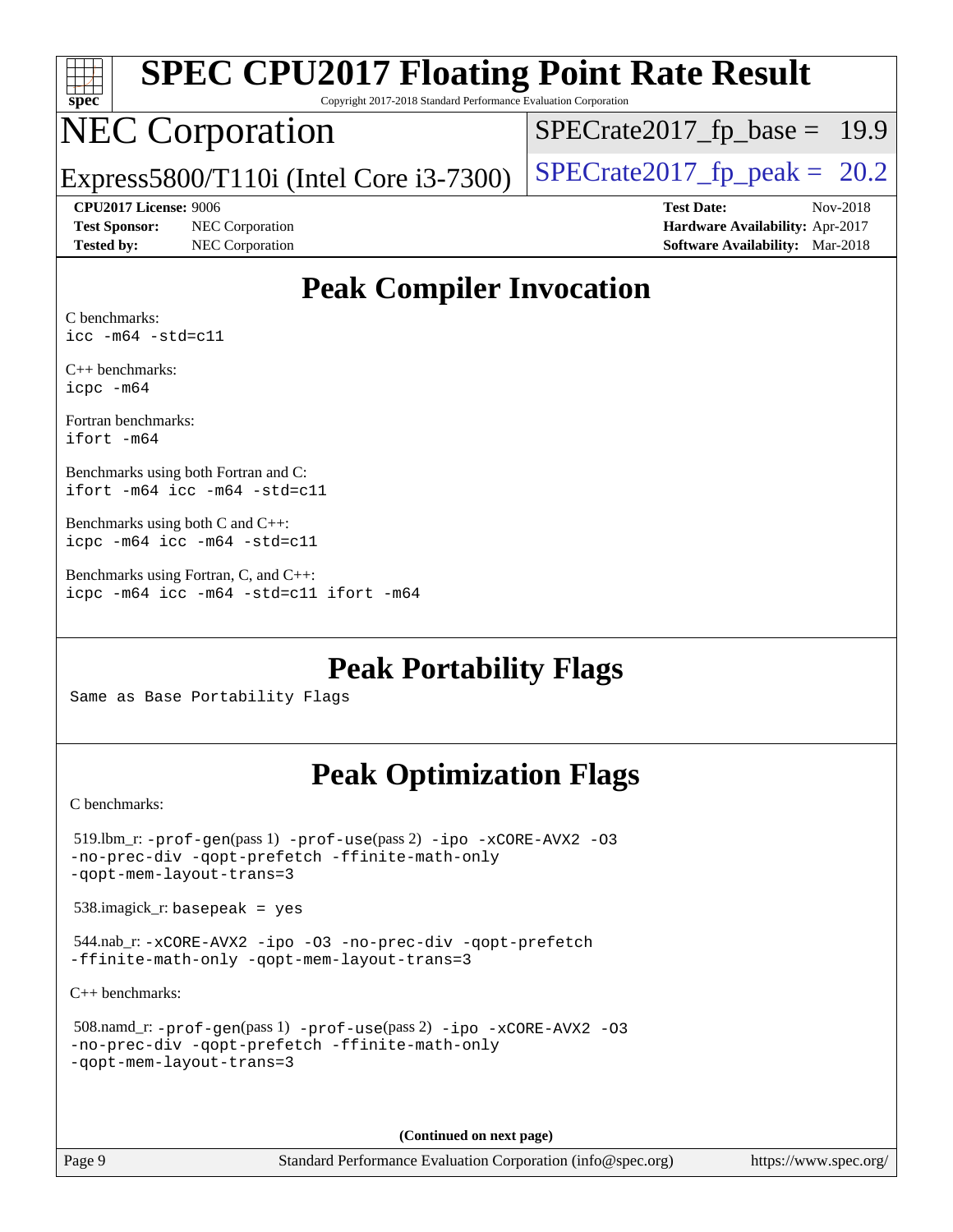